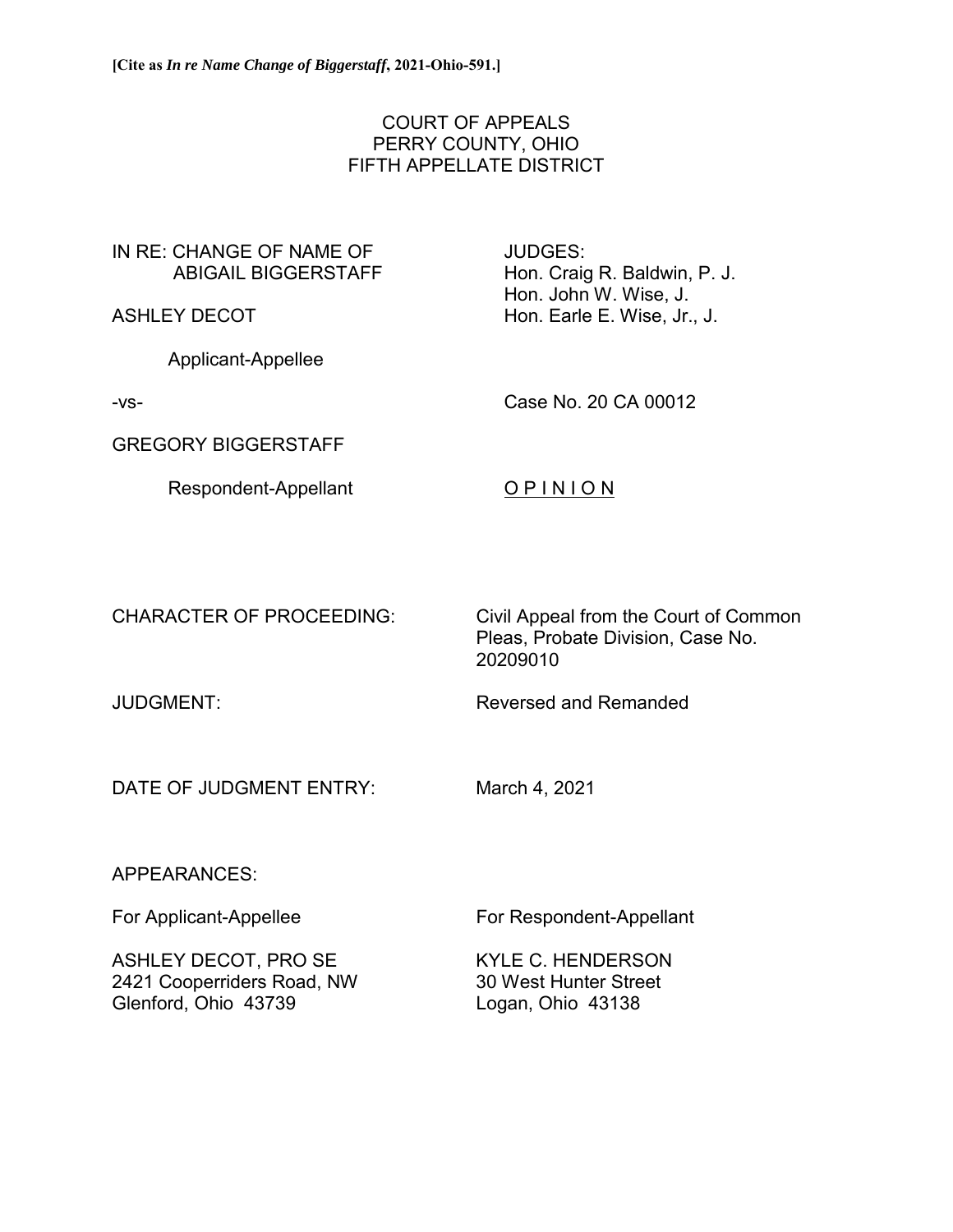*Wise, John, J.* 

**{¶1}** Appellant Gregory Biggerstaff appeals the May 4, 2020, decision of the Perry County Court of Common Pleas, Probate Division, granting a change of name of minor child.

**{¶2}** Appellee Ashley Decot has not filed a brief in this matter. App.R. 18(C) states in pertinent part: "If an appellee fails to file the appellee's brief within the time provided by this rule, or within the time as extended, the appellee will not be heard at oral argument \* \* \* and in determining the appeal, the court may accept the appellant's statement of the facts and issues as correct and reverse the judgment if appellant's brief reasonably appears to sustain such action."

### STATEMENT OF THE FACTS AND CASE

**{¶3}** Appellant Gregory Biggerstaff is the biological father of Abigail Renee Biggerstaff (DOB 3/11/2011). He and the minor child's Mother, Ashley Decot, were divorced by an agreed order dated September 14, 2014, in the Court of Common Pleas of Crawford County, Pennsylvania, where the parties shared physical custody of the minor child.

**{¶4}** On March 11, 2020, Appellee Ashley Decot, filed an Application for Change of Name of Minor with the Perry County Probate Court, to change the name of the minor child, Abigail Renee Biggerstaff to Abigail Renee Decot.

**{¶5}** In said Application, Appellee Ashley Decot did not indicate on the Application that the address of Father was unknown. Instead, Gregory Biggerstaff was identified as the father of the minor child, with an address of 3067 Fitzgerald Road, Simi Valley, CA 93065.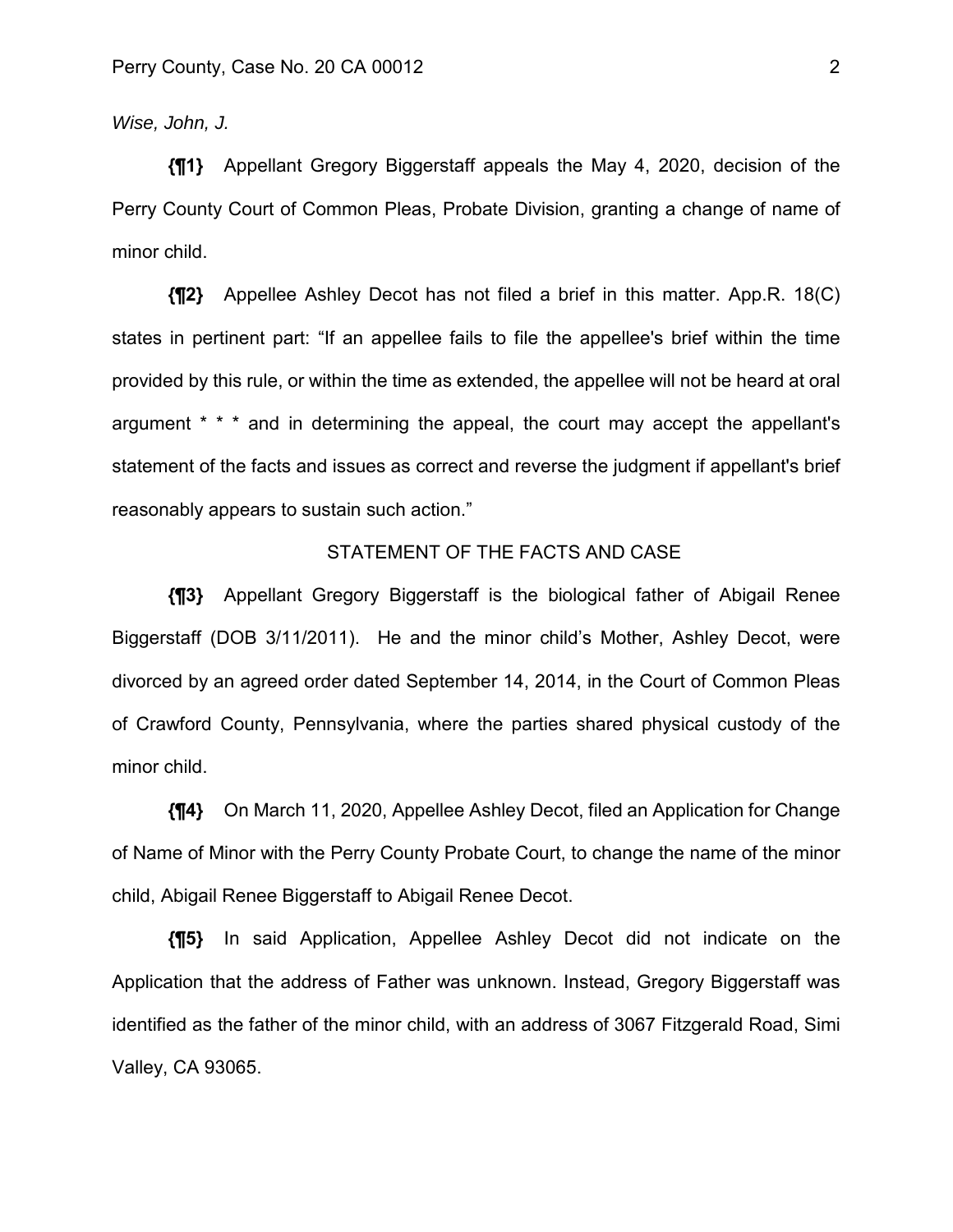**{¶6}** A hearing was scheduled upon the Application for May 4, 2020.

**{¶7}** No certified mail was served upon father at the aforementioned address.

**{¶8}** On April 1, 2020, Notice of Hearing on Change of Name was published in the Perry County Tribune.

**{¶9}** On May 4, 2020, the trial court summarily approved the Application without hearing.

**{¶10}** On May 18, 2020, Appellant filed an Objection to Name Change and a motion for reconsideration of the trial court's ruling.

**{¶11}** On June 3, 2020, Appellant filed a Request for Transcript.

**{¶12}** On June 3, 2020, a letter from the trial court judge was filed stating no hearing was held in this matter and no transcript existed.

**{¶13}** It is from this decision that Appellant now appeals, raising the following assignments of error:

#### ASSIGNMENTS OF ERROR

**{¶14}** "I. APPLICANT, ASHLEY DECOT, FAILED TO GIVE PROPER NOTICE TO FATHER, GREGORY BIGGERSTAFF, PROPER NOTICE PURSUANT TO RC 2717.01(B).

**{¶15}** "II. THE TRIAL COURT ABUSED ITS DISCRETION IN GRANTING APPLICANTS [SIC] PETITION TO CHANGE THE MINOR'S NAME BY FAILING TO CONDUCT A HEARING AND FAILING TO APPLY THE BEST INTEREST STANDARD."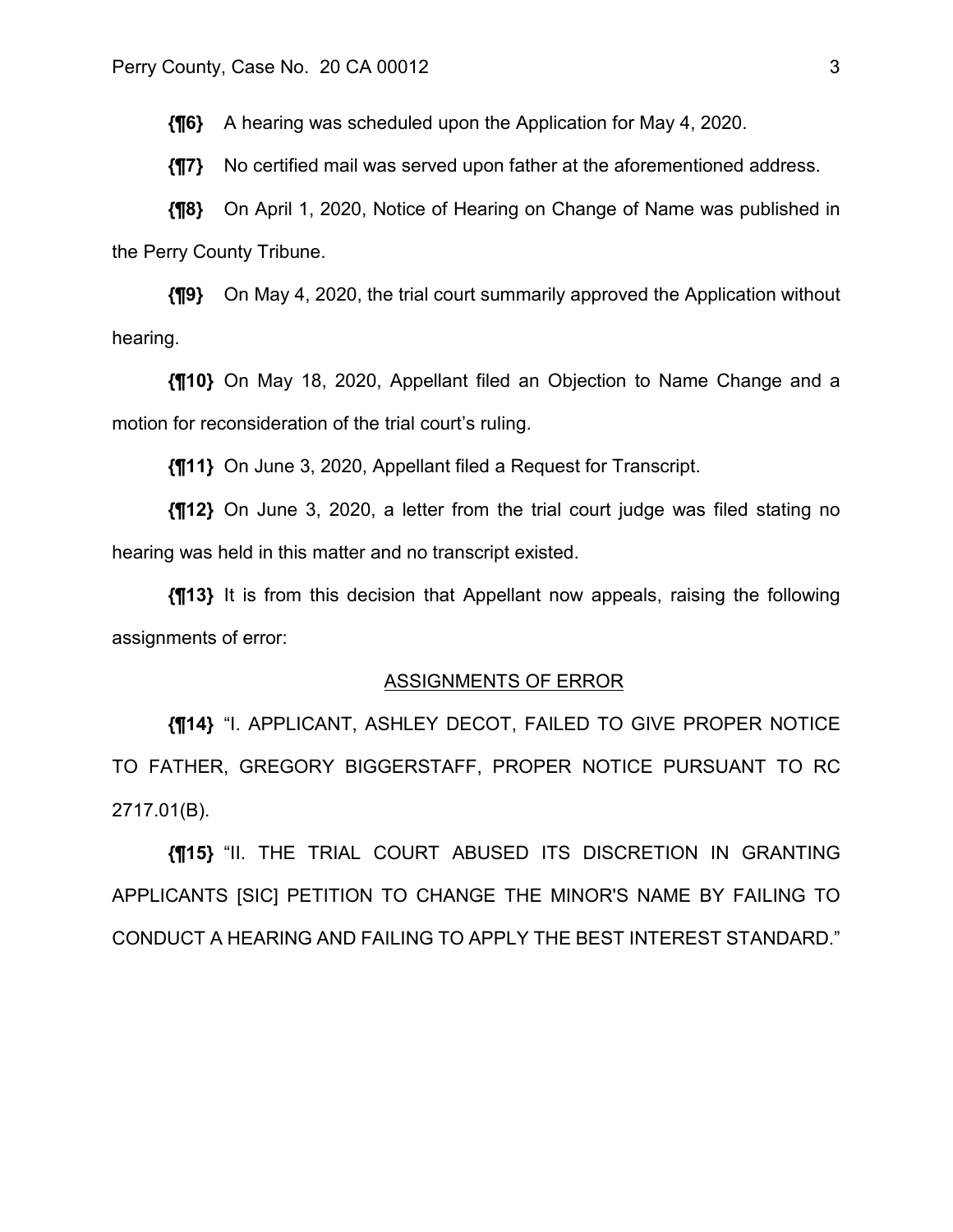## I., II.

**{¶16}** In his two assignments of error, Appellant argues the trial court abused its discretion and ruled against the manifest weight of the evidence in granting Appellee's request to change the name of the minor child. We agree.

**{¶17}** Proceedings for a name change are governed by R.C. §2717.01. The statute provides:

(A)(1) A person desiring a change of name may file an application in the probate court of the county in which the person resides. The application shall set forth that the applicant has been a bona fide resident of that county for at least one year prior to the filing of the application, the cause for which the change of name is sought, and the requested new name. \*\*\*

(2) Except as provided in division (A)(4) of this section, notice of the application shall be given once by publication in a newspaper of general circulation in the county at least thirty days before the hearing on the application. The notice shall set forth the court in which the application was filed, the case number, and the date and time of the hearing.

(3) Except as provided by division (C) of this section, upon proof that proper notice was given or that notice was waived under division (A)(4) of this section and proof that the facts set forth in the application show reasonable and proper cause for changing the name of the applicant, the court may order the change of name.

(4) If an applicant for a change of name submits to the court, along with the application described in division (A)(1) of this section, satisfactory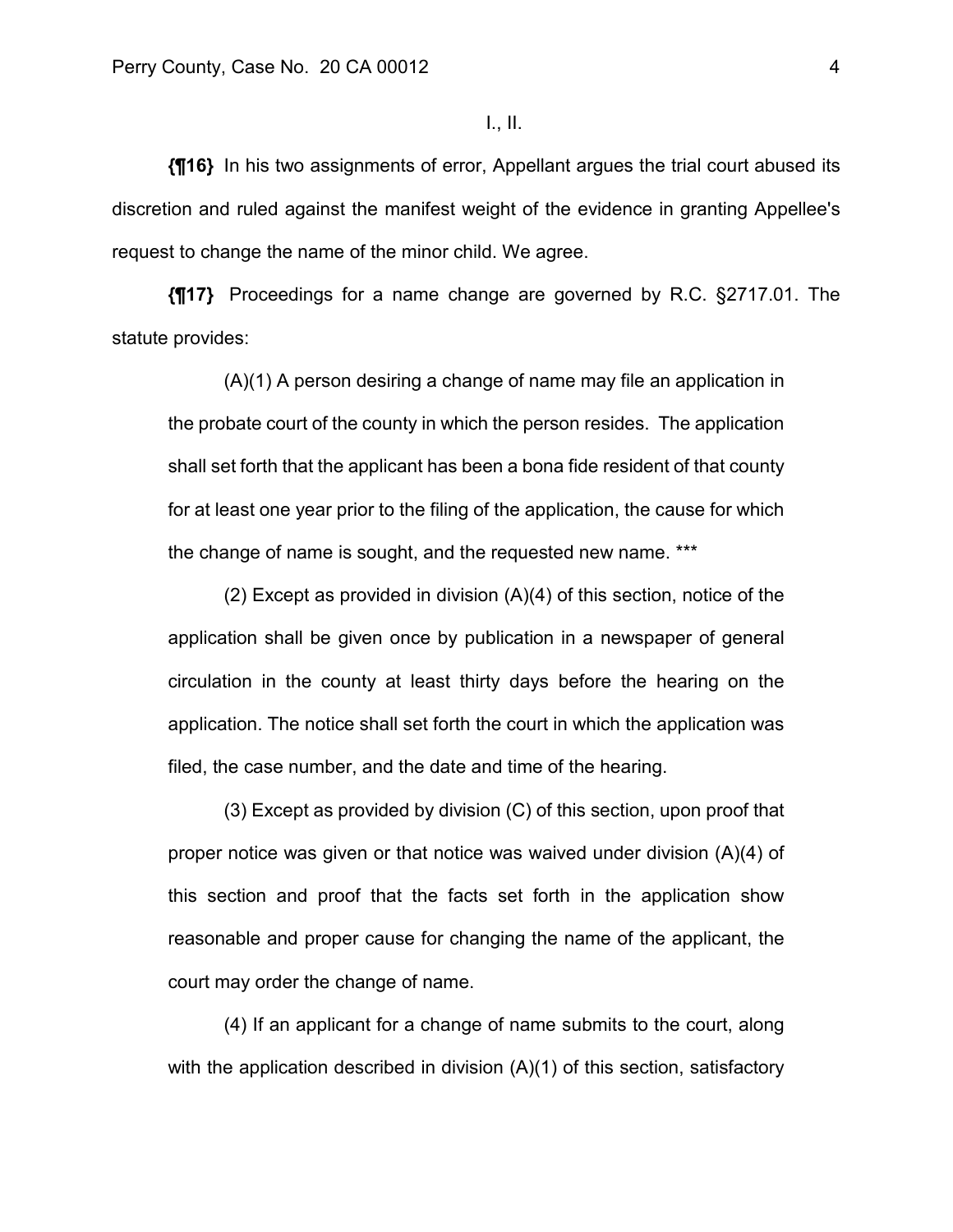proof that the publication of the notice under division (A)(2) of this section would jeopardize the applicant's personal safety, both of the following apply:

(a) The court shall waive the notice requirement.

(b) If the court orders the change of name under division (A)(3) of this section, the court shall order the records of the change of name proceeding to be sealed and to be opened only by order of the court for good cause shown or at the request of the applicant for any reason.

(B) An application for change of name may be made on behalf of a minor by either of the minor's parents, a legal guardian, or a guardian ad litem. When application is made on behalf of a minor, in addition to the notice and proof required pursuant to division (A) of this section, the consent of both living, legal parents of the minor shall be filed, or notice of the hearing shall be given to the parent or parents not consenting by certified mail, return receipt requested. If there is no known father of the minor, the notice shall be given to the person who the mother of the minor alleges to be the father. If no father is so alleged, or if either parent or the address of either parent is unknown, notice pursuant to division (A) of this section shall be sufficient as to the father or parent.

Any additional notice required by this division may be waived in writing by any person entitled to the notice.

**{¶18}** R.C. §2717.01(B) makes clear that a parent of a minor child is a necessary party who must consent to the child's name change or be given notice of the proceedings so that he or she may be heard in the matter. *See In the matter of Randolph,* 11th Dist.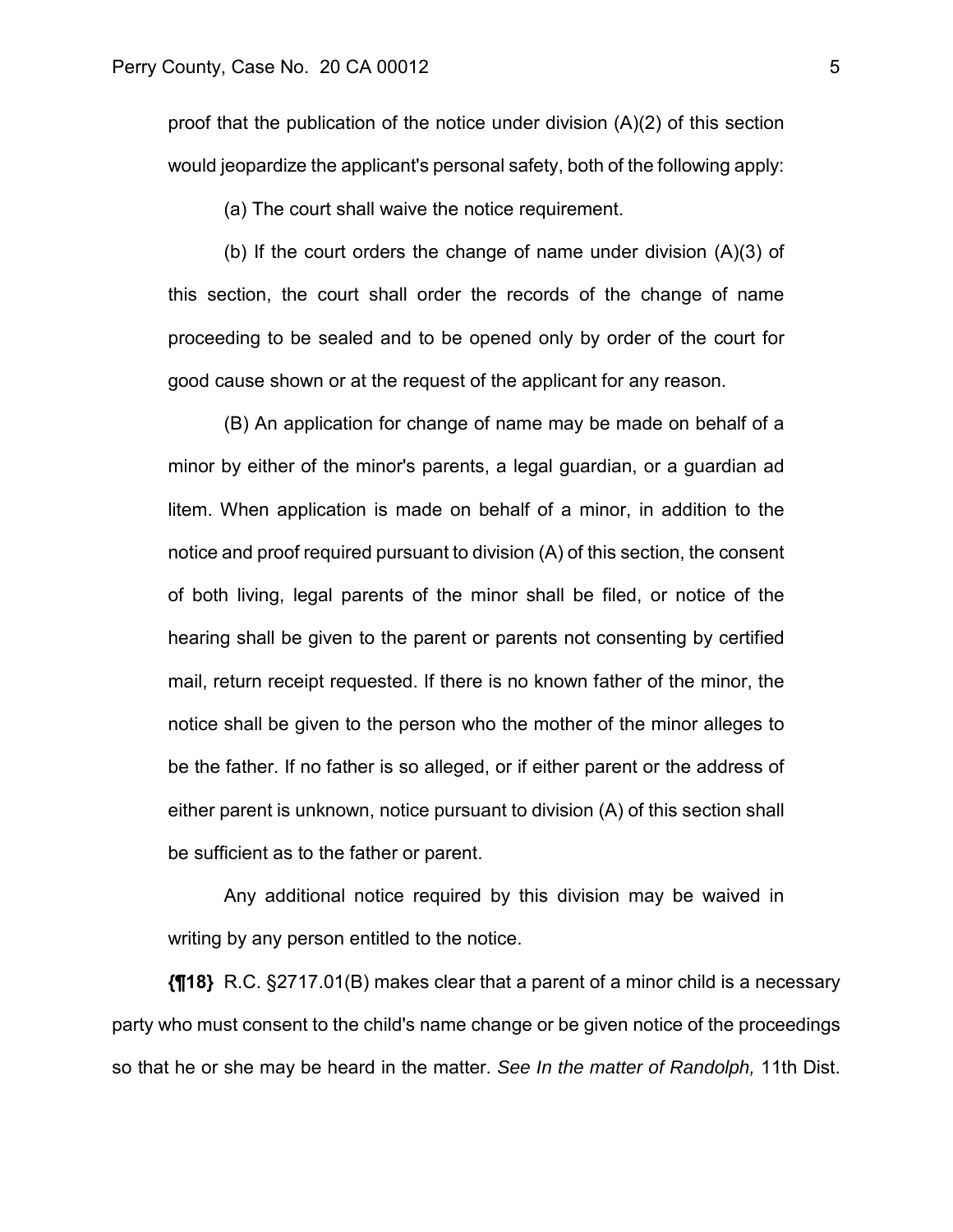No. 2003-T-0017, 2005-Ohio-414, at ¶ 8-9. In order to obtain personal jurisdiction over such a parent, her or she must voluntarily appear, commit acts which waive a jurisdictional defense or properly receive service of process. Id. at ¶ 8; *Maryhew v. Yova* (1984), 11 Ohio St.3d 154, 156, 464 N.E.2d 538. A judgment entered without proper service is null and void. *State ex rel. Ballard v. O'Donnell* (1990), 50 Ohio St.3d 182, 183, 553 N.E.2d 650, citing *Lincoln Tavern, Inc. v. Snader* (1956), 165 Ohio St. 61, 64, 133 N.E.2d 606.

**{¶19}** Both R.C. §2717.01(B) and Civ.R. 4.4 predicate effective service of process by publication upon the address of the party to be served being unknown. If the parent's address is known, or by the exercise of reasonable diligence may be discovered, then notice of hearing must be had by "certified mail, return receipt requested." *See In the matter of Randolph, supra*, at ¶ 15; Civ.R. 4.4(A).

**{¶20}** In this matter, the record, including the Application filed by Appellee, is sufficient to establish that Appellee knew Appellant's address.

**{¶21}** In such a circumstance, R.C. §2717.01 requires service by certified mail to establish personal jurisdiction over the non-consenting parent. *In re the matter of Randolph* at ¶ 8. There was no service made or even attempted to Appellant by certified mail; therefore, personal jurisdiction for him was never established. Absent personal jurisdiction, the judgment of the court is void. A judgment which is void due to a lack of personal jurisdiction constitutes a reason for vacating a judgment pursuant to Civ.R. 60(B)(5), *GBS Corp. v. Creative Horizons, L.L.C.* (Mar. 27, 2000), 5th Dist. No.1999-CA-356, or, perhaps more properly, may be set aside within the court's inherent power to vacate a judgment undermined by a jurisdictional defect. *Id*. In either event, vacation of the judgment at issue was proper.